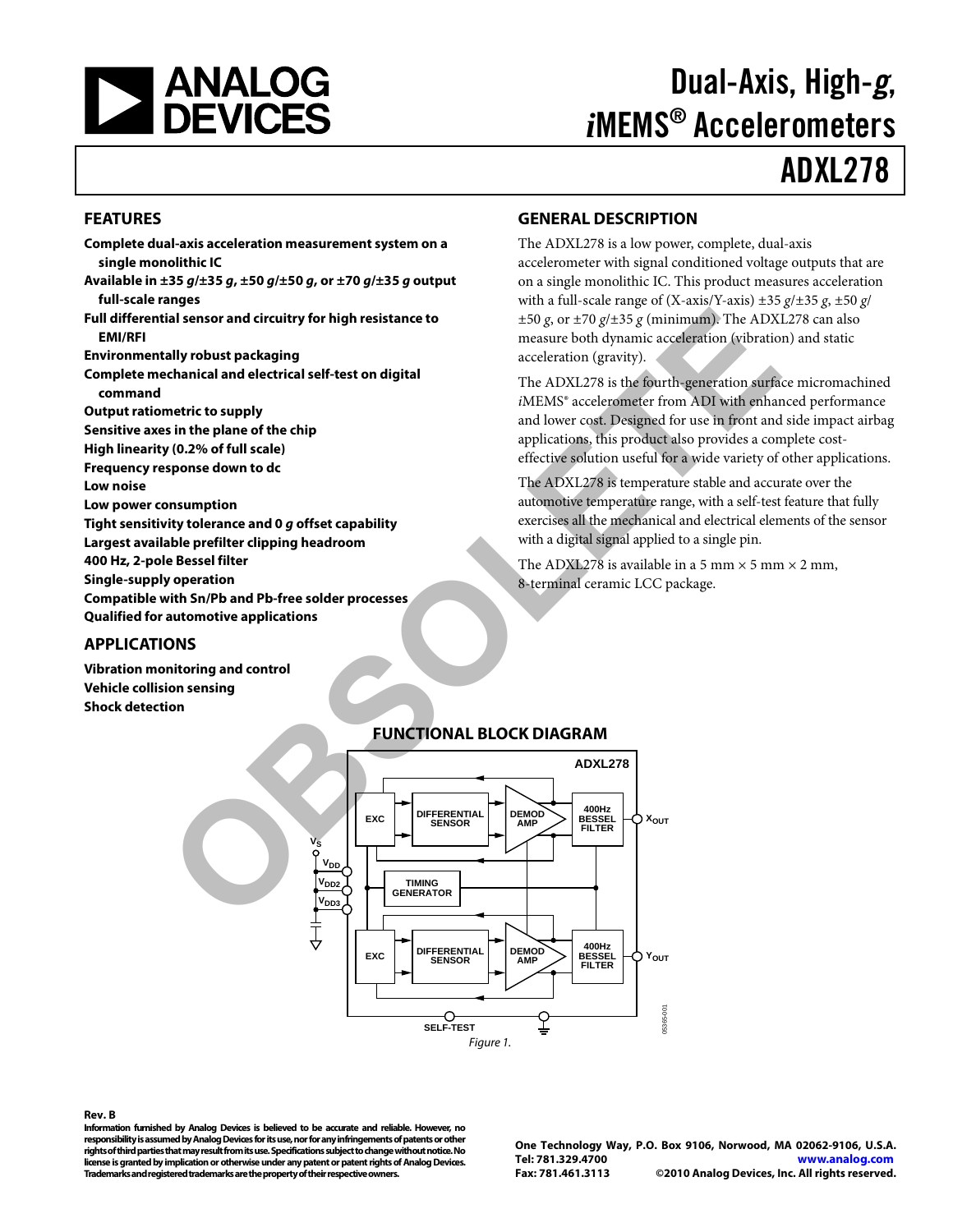# **TABLE OF CONTENTS**

### 

### <span id="page-1-0"></span>**REVISION HISTORY**

#### $8/10$ —Rev. A to Rev. B

#### $7/02$ -Rev. D to Rev. E

 $\dots 1$  $5/05$ —Rev. 0 to Rev. A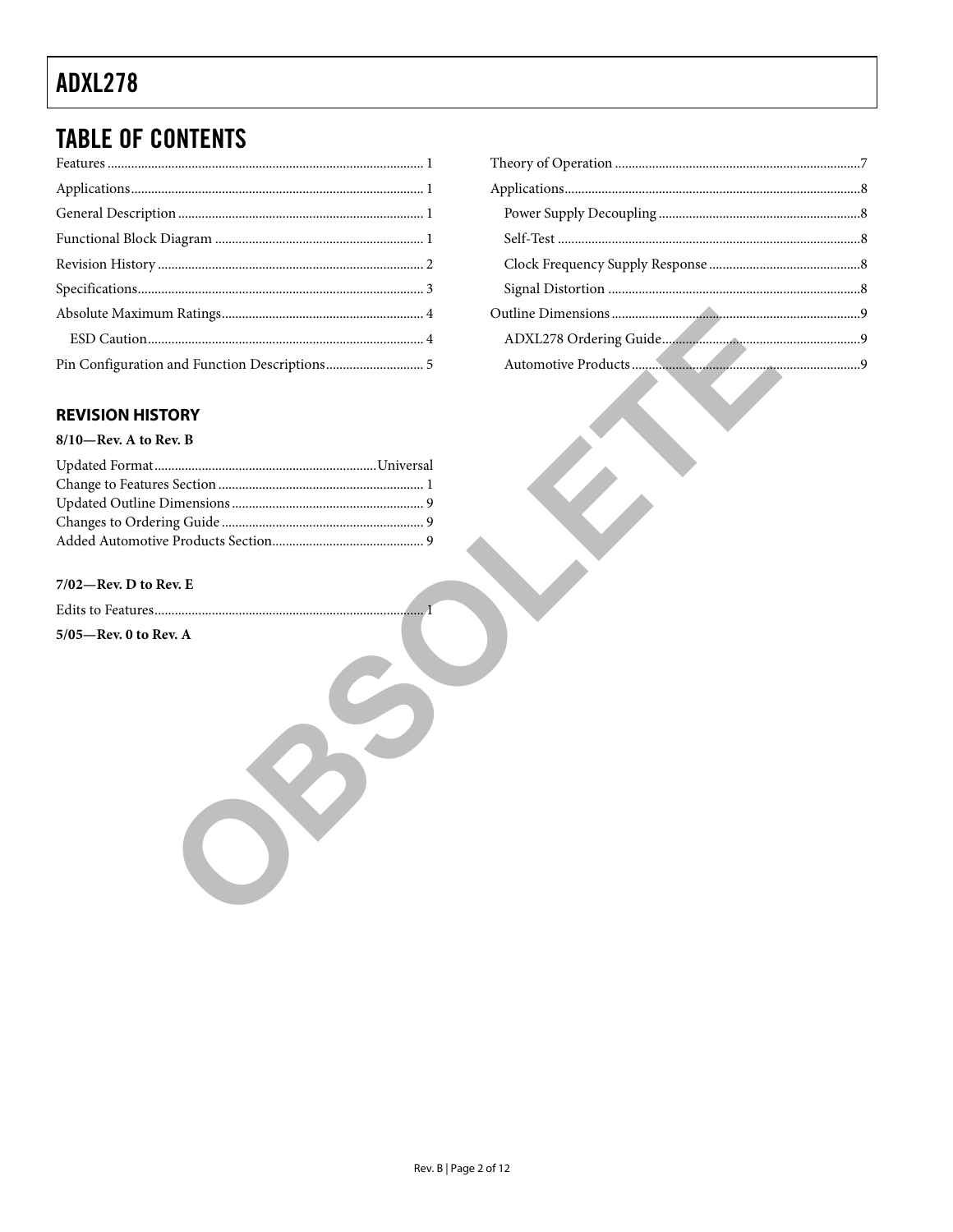### <span id="page-2-0"></span>SPECIFICATIONS<sup>[1](#page-2-1)</sup>

At T<sub>A</sub> = −40°C to +105°C, 5.0 V dc ± 5%, acceleration = 0 *g*, unless otherwise noted.

#### **Table 1.**

|                                   |                                       | Model No. AD22284 |                | Model No. AD22285  |        |                | Model No. AD22286  |             |        |                |                    |                   |
|-----------------------------------|---------------------------------------|-------------------|----------------|--------------------|--------|----------------|--------------------|-------------|--------|----------------|--------------------|-------------------|
| <b>Parameter</b>                  | <b>Conditions</b>                     | Min               | <b>Typ</b>     | Max                | Min    | <b>Typ</b>     | <b>Max</b>         | <b>Axis</b> | Min    | <b>Typ</b>     | <b>Max</b>         | Unit              |
| <b>SENSOR</b>                     |                                       |                   |                |                    |        |                |                    |             |        |                |                    |                   |
| Output Full-Scale Range           | $I_{OUT} \leq \pm 100 \mu A$          | 37                |                |                    | 55     |                |                    | X           | 70     |                |                    | g                 |
|                                   |                                       |                   |                |                    |        |                |                    | Υ           | 37     |                |                    | g                 |
| Nonlinearity                      |                                       |                   | 0.2            | $\overline{2}$     |        | 0.2            | 2                  |             |        | 0.2            | $\overline{2}$     | $\frac{0}{0}$     |
| Package Alignment Error           |                                       |                   | $\mathbf{1}$   |                    |        | $\mathbf{1}$   |                    |             |        | $\mathbf{1}$   |                    | Degree            |
| Sensor-to-Sensor                  |                                       |                   | 0.1            |                    |        | 0.1            |                    |             |        | 0.1            |                    | Degree            |
| Alignment Error                   |                                       |                   |                |                    |        |                |                    |             |        |                |                    |                   |
| Cross-Axis Sensitivity            |                                       | $-5$              |                | $+5$               | $-5$   |                | $+5$               |             | $-5$   |                | $+5$               | $\%$              |
| <b>Resonant Frequency</b>         |                                       |                   | 24             |                    |        | 24             |                    |             |        | 24             |                    | kHz               |
| Sensitivity, Ratiometric          | $V_{DD} = 5 V$ ,                      | 52.25             | 55             | 57.75              | 36.1   | 38             | 39.9               | Χ           | 25.65  | 27             | 28.35              | mV/q              |
| (Over Temperature)                | 100 Hz                                |                   |                |                    |        |                |                    |             |        |                |                    |                   |
|                                   |                                       |                   |                |                    |        |                |                    | Y           | 52.25  | 55             | 57.75              | mV/g              |
| <b>OFFSET</b>                     |                                       |                   |                |                    |        |                |                    |             |        |                |                    |                   |
| Zero-g Output Voltage             | $V_{OUT} - V_{DD}/2$ ,                | $-150$            |                | $+150$             | $-150$ |                | $+150$             | X           | $-100$ |                | $+100$             | mV                |
| (Over Temperature) <sup>2</sup>   | $V_{DD} = 5 V$                        |                   |                |                    |        |                |                    |             |        |                |                    |                   |
|                                   |                                       |                   |                |                    |        |                |                    | Y           | $-150$ |                | $+150$             | mV                |
| <b>NOISE</b>                      |                                       |                   |                |                    |        |                |                    |             |        |                |                    |                   |
| Noise Density                     | $10$ Hz $-$ 400Hz,                    |                   | 1.1            | 3                  |        | 1.4            | 3                  | X           |        | 1.8            | 3.5                | $mg/\sqrt{Hz}$    |
|                                   | 5V                                    |                   |                |                    |        |                |                    |             |        |                |                    |                   |
|                                   |                                       |                   |                |                    |        |                |                    | Y           |        | 1.1            | 3                  | $mg/\sqrt{Hz}$    |
| <b>Clock Noise</b>                |                                       |                   | 5              |                    |        | 5              |                    |             |        | 5              |                    | mV p-p            |
| <b>FREQUENCY RESPONSE</b>         | 2-pole Bessel                         |                   |                |                    |        |                |                    |             |        |                |                    |                   |
| -3 dB Frequency                   |                                       | 360               | 400            | 440                | 360    | 400            | 440                |             | 360    | 400            | 440                | Hz                |
| -3 dB Frequency Drift             | 25°C to                               |                   | $\overline{2}$ |                    |        | $\overline{2}$ |                    |             |        | $\overline{2}$ |                    | Hz                |
|                                   | $T_{MIN}$ or $T_{MAX}$                |                   |                |                    |        |                |                    |             |        |                |                    |                   |
| SELF-TEST                         |                                       |                   |                |                    |        |                |                    |             |        |                |                    |                   |
| Output Change                     | $V_{DD} = 5 V$                        | 440               | 550            | 660                | 304    | 380            | 456                | X           | 216    | 270            | 324                | mV                |
| (Cube vs. $V_{DD}$ ) <sup>3</sup> |                                       |                   |                |                    |        |                |                    |             |        |                |                    |                   |
|                                   |                                       |                   |                |                    |        |                |                    | Y           | 440    | 550            | 660                | mV                |
| Logic Input High                  | $V_{DD} = 5V$                         | 3.5               |                |                    | 3.5    |                |                    |             | 3.5    |                |                    | v                 |
| Logic Input Low                   | $V_{DD} = 5 V$                        |                   |                | $\mathbf{1}$       |        |                | 1                  |             |        |                | $\mathbf{1}$       | v                 |
| Input Resistance                  | Pull-down                             | 30                | 50             |                    | 30     | 50             |                    |             | 30     | 50             |                    | $k\Omega$         |
|                                   | resistor to GND                       |                   |                |                    |        |                |                    |             |        |                |                    |                   |
| <b>OUTPUT AMPLIFIER</b>           |                                       |                   |                |                    |        |                |                    |             |        |                |                    |                   |
| <b>Output Voltage Swing</b>       | $\overline{J_{\text{OUT}}}$ = ±400 µA | 0.25              |                | $V_{DD}$ –<br>0.25 | 0.25   |                | $V_{DD}$ –<br>0.25 |             | 0.25   |                | $V_{DD}$ –<br>0.25 | V                 |
|                                   |                                       | 1000              |                |                    | 1000   |                |                    |             | 1000   |                |                    |                   |
| Capacitive Load Drive             |                                       |                   |                |                    |        |                |                    |             |        |                |                    | pF                |
| PREFILTER HEADROOM                |                                       |                   | 280            |                    |        | 400            |                    |             |        | 560            |                    | g                 |
| CFSR@ 400 kHz                     |                                       |                   | 6              |                    |        | 4.5            |                    |             |        | 3              |                    | V/V               |
|                                   |                                       |                   |                |                    |        |                |                    |             |        | 6              |                    | V/V               |
| POWER SUPPLY (V <sub>DD</sub> )   |                                       | 4.75              |                | 5.25               | 4.75   |                | 5.25               |             | 4.75   |                | 5.25               | V                 |
| <b>Functional Range</b>           |                                       | 3.5               |                | 6                  | 3.5    |                | 6                  |             | 3.5    |                | 6                  | V                 |
| Quiescent Supply Current          | $V_{DD} = 5 V$                        |                   | 2.2            | 2.9                |        | 2.2            | 2.9                |             |        | 2.2            | 2.9                | mA                |
| <b>TEMPERATURE RANGE</b>          |                                       | $-40$             |                | $+105$             | $-40$  |                | $+105$             |             | $-40$  |                | $+105$             | $^{\circ}{\sf C}$ |

<span id="page-2-1"></span><sup>1</sup> All minimum and maximum specifications are guaranteed. Typical specifications are not guaranteed.

<sup>2</sup> Zero *g* output is ratiometric.

<sup>3</sup> Self-test output at  $V_{DD}$  = (Self-Test Output at 5 V)  $\times$  (V<sub>DD</sub>/5 V)<sup>3</sup>.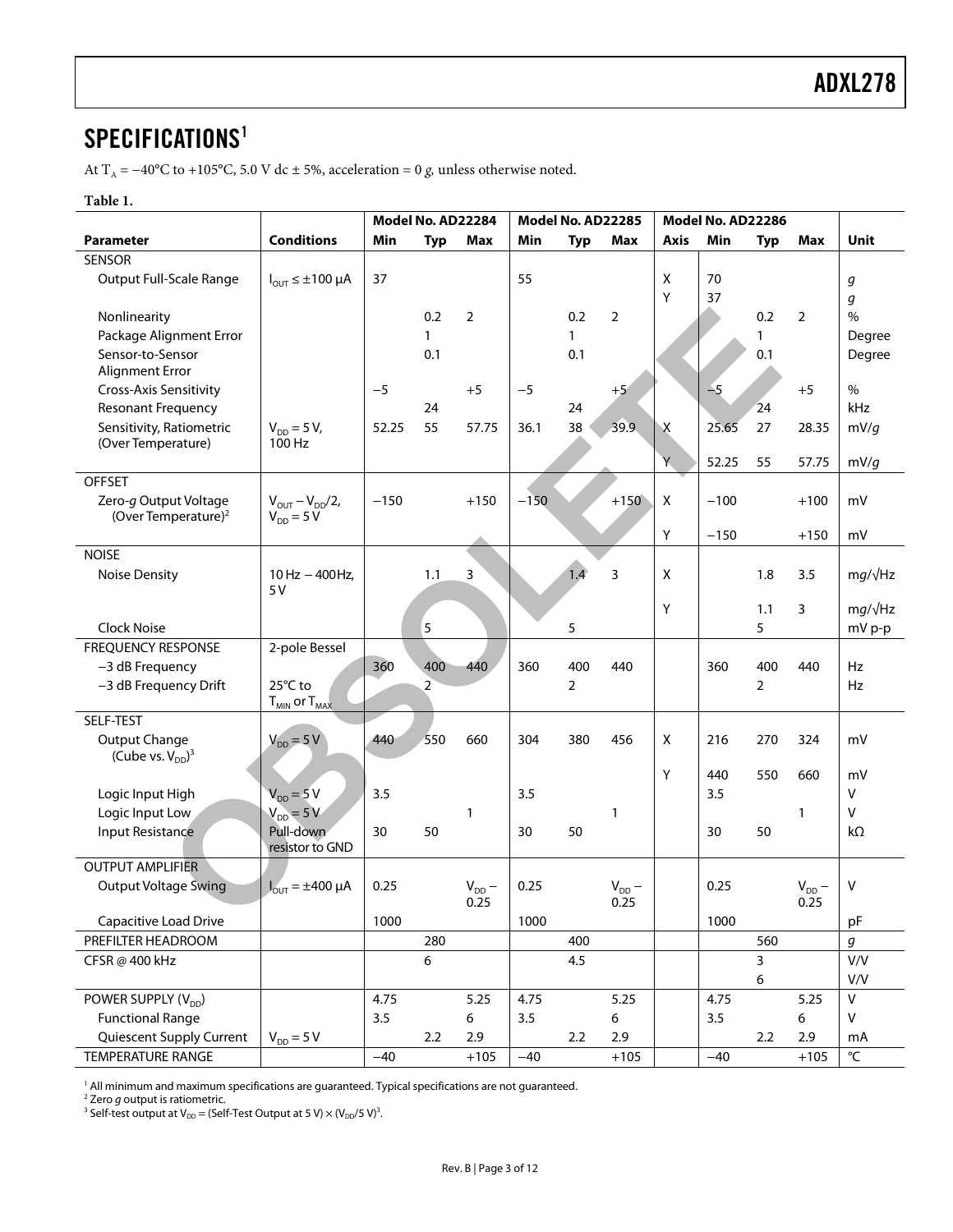### <span id="page-3-0"></span>ABSOLUTE MAXIMUM RATINGS

#### **Table 2.**

| Parameter                                                   | Rating                               | Stresses above those listed under Absolute Maxim                                                                                                               |
|-------------------------------------------------------------|--------------------------------------|----------------------------------------------------------------------------------------------------------------------------------------------------------------|
| Acceleration (Any Axis, Unpowered)                          | 4,000q                               | may cause permanent damage to the device. This                                                                                                                 |
| Acceleration (Any Axis, Powered)                            | 4,000q                               | rating only; functional operation of the device at t                                                                                                           |
| $V_{S}$                                                     | $-0.3$ V to $+7.0$ V                 | other conditions above those indicated in the ope                                                                                                              |
| All Other Pins                                              | $(COM - 0.3 V)$ to                   | section of this specification is not implied. Exposu                                                                                                           |
|                                                             | $(VS + 0.3 V)$                       | maximum rating conditions for extended periods                                                                                                                 |
| <b>Output Short-Circuit Duration</b><br>(Any Pin to Common) | Indefinite                           | device reliability.<br><b>ESD CAUTION</b>                                                                                                                      |
| <b>Operating Temperature Range</b>                          | $-65^{\circ}$ C to +150 $^{\circ}$ C |                                                                                                                                                                |
| Storage Temperature                                         | $-65^{\circ}$ C to +150 $^{\circ}$ C | ESD (electrostatic discharge) ser<br>Charged devices and circuit boards                                                                                        |
|                                                             |                                      | patented or proprietary protection ci<br>may occur on devices subjected to h<br>Therefore, proper ESD precautions sho<br>avoid performance degradation or loss |

Stresses above those listed under Absolute Maximum Ratings may cause permanent damage to the device. This is a stress rating only; functional operation of the device at these or any other conditions above those indicated in the operational section of this specification is not implied. Exposure to absolute maximum rating conditions for extended periods may affect device reliability.

### <span id="page-3-1"></span>**ESD CAUTION**

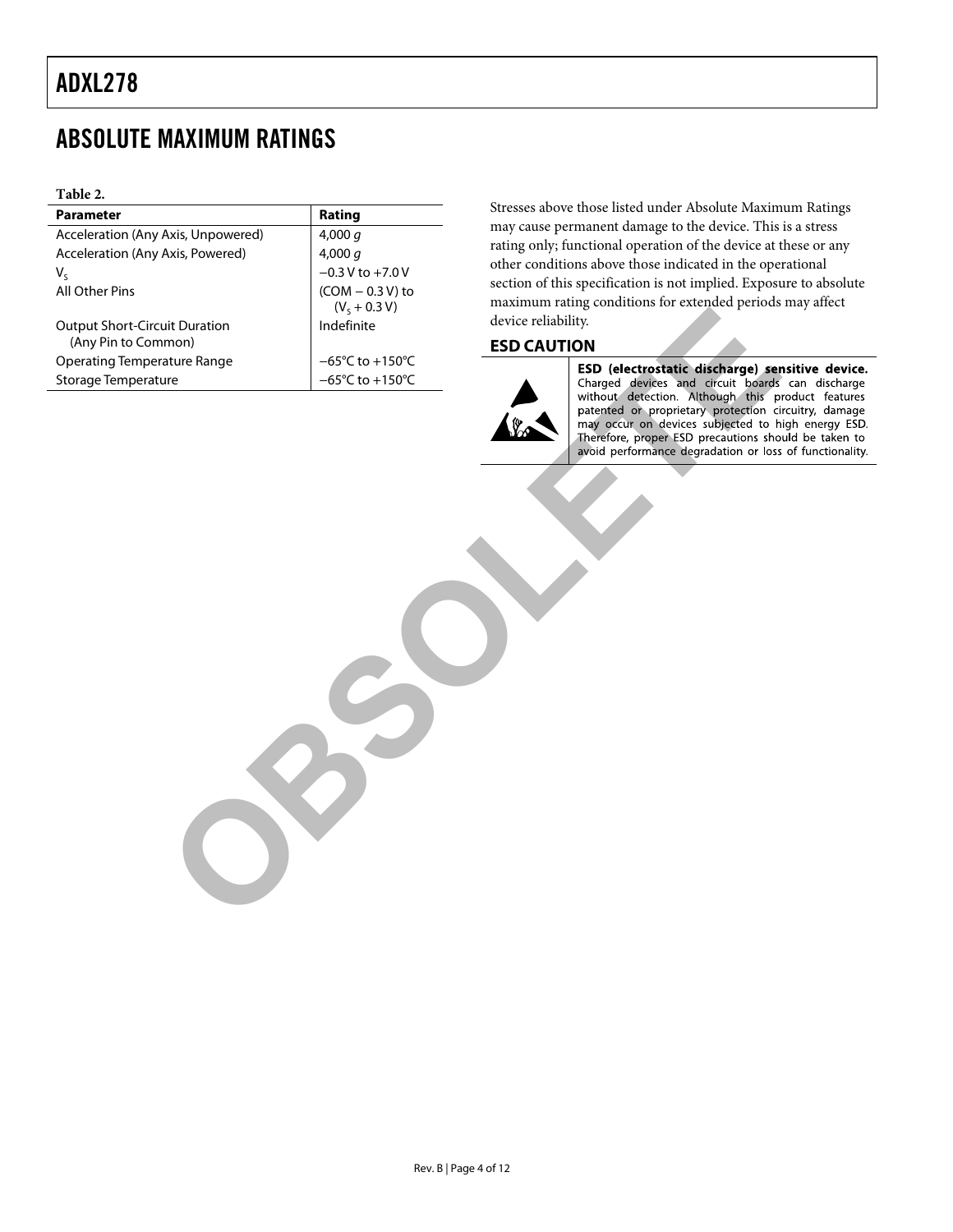# <span id="page-4-0"></span>PIN CONFIGURATION AND FUNCTION DESCRIPTIONS



#### **Table 3. Pin Function Descriptions**

|                                           | $\vert 4 \vert$             |                    |  |  |  |  |  |  |
|-------------------------------------------|-----------------------------|--------------------|--|--|--|--|--|--|
|                                           | <b>ST</b>                   | 05365-002          |  |  |  |  |  |  |
|                                           | <b>NC = NO CONNECT</b>      |                    |  |  |  |  |  |  |
|                                           | Figure 2. Pin Configuration |                    |  |  |  |  |  |  |
|                                           |                             |                    |  |  |  |  |  |  |
|                                           |                             |                    |  |  |  |  |  |  |
| <b>Table 3. Pin Function Descriptions</b> |                             |                    |  |  |  |  |  |  |
| Pin No.                                   | <b>Mnemonic</b>             | <b>Description</b> |  |  |  |  |  |  |
| $\mathbf{1}$                              | $V_{DD3}$                   | $3.5V$ to 6 V      |  |  |  |  |  |  |
| $\overline{2}$                            | $\mathsf{Y}_{\mathsf{OUT}}$ | Y Channel Output   |  |  |  |  |  |  |
| 3                                         | COM                         | Common             |  |  |  |  |  |  |
| 4                                         | ST                          | Self-Test          |  |  |  |  |  |  |
| 5                                         | <b>NC</b>                   | Do Not Connect     |  |  |  |  |  |  |
| 6                                         | $X_{OUT}$                   | X Channel Output   |  |  |  |  |  |  |
| 7                                         | $\mathsf{V}_{\mathsf{DD}}$  | 3.5 V to 6 V       |  |  |  |  |  |  |
| 8                                         | $\mathsf{V}_{\mathsf{DD2}}$ | 3.5 V to 6 V       |  |  |  |  |  |  |
|                                           |                             |                    |  |  |  |  |  |  |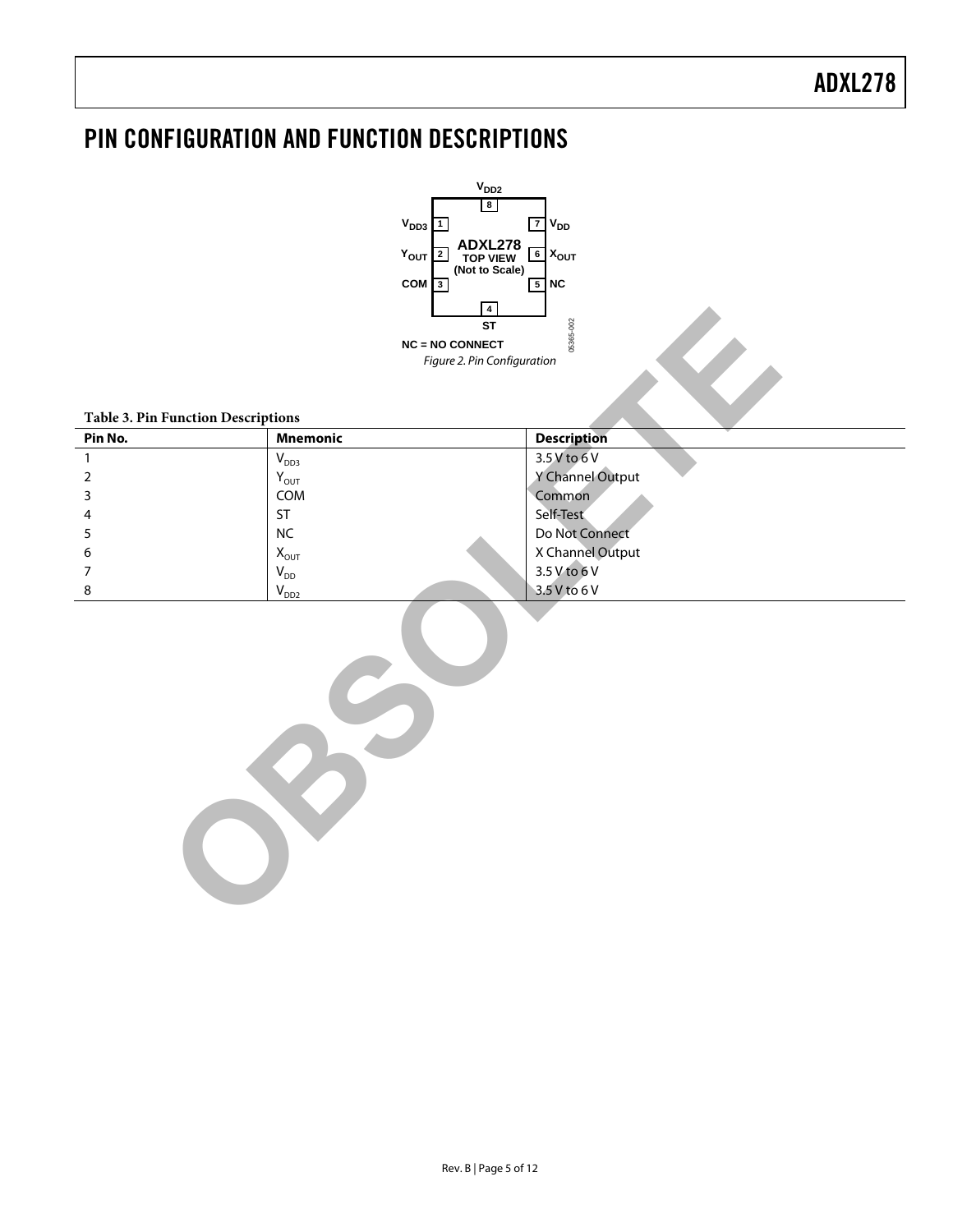

#### **Table 4. Recommended Soldering Profile**

| t25°C TO PEAK                                         |                           | 05365                                   |                                         |  |  |  |  |
|-------------------------------------------------------|---------------------------|-----------------------------------------|-----------------------------------------|--|--|--|--|
|                                                       | <b>TIME</b>               |                                         |                                         |  |  |  |  |
| Figure 3. Recommended Soldering Profile               |                           |                                         |                                         |  |  |  |  |
|                                                       |                           |                                         |                                         |  |  |  |  |
|                                                       |                           |                                         |                                         |  |  |  |  |
| Table 4. Recommended Soldering Profile                |                           |                                         |                                         |  |  |  |  |
| <b>Profile Feature</b>                                |                           | <b>Sn63/Pb37</b>                        | <b>Pb-Free</b>                          |  |  |  |  |
| AVERAGE RAMP RATE (T <sub>i</sub> TO T <sub>p</sub> ) |                           | 3°C/s max                               | 3°C/s max                               |  |  |  |  |
| PREHEAT                                               |                           |                                         |                                         |  |  |  |  |
| Minimum Temperature (T <sub>SMIN</sub> )              |                           | 100°C                                   | $150^{\circ}$ C                         |  |  |  |  |
| Maximum Temperature (T <sub>SMAX</sub> )              |                           | 150°C                                   | 200°C                                   |  |  |  |  |
| TIME ( $T_{SMIN}$ TO $T_{SMAX}$ ), $t_S$              |                           | $60 s - 120 s$                          | $60 s - 150 s$                          |  |  |  |  |
| $T_{SMAX}$ TO $T_L$                                   |                           |                                         |                                         |  |  |  |  |
| Ramp-Up Rate                                          |                           | $3^{\circ}C/s$                          | $3^{\circ}C/s$                          |  |  |  |  |
| TIME MAINTAINED ABOVE LIQUIDOUS (T <sub>1</sub> )     |                           |                                         |                                         |  |  |  |  |
| Liquidous Temperature $(T_L)$                         |                           | $183^{\circ}$ C                         | $217^{\circ}$ C                         |  |  |  |  |
| Time $(t1)$                                           |                           | $60 s - 150 s$                          | $60 s - 150 s$                          |  |  |  |  |
| PEAK TEMPERATURE (T <sub>p</sub> )                    |                           | $240^{\circ}C + 0^{\circ}C/-5^{\circ}C$ | $260^{\circ}C + 0^{\circ}C/-5^{\circ}C$ |  |  |  |  |
| TIME WITHIN 5°C OF ACTUAL PEAK TEMPERATURE (tp)       |                           | $10 s - 30 s$                           | $20 s - 40 s$                           |  |  |  |  |
| RAMP-DOWN RATE                                        |                           | $6^{\circ}$ C/s max                     | $6^{\circ}$ C/s max                     |  |  |  |  |
| TIME 25°C TO PEAK TEMPERATURE                         |                           | 6 min max                               | 8 min max                               |  |  |  |  |
|                                                       |                           |                                         |                                         |  |  |  |  |
|                                                       | -PIN <sub>8</sub>         |                                         |                                         |  |  |  |  |
| <b>XXXXX</b>                                          | $X_{\text{OUT}} = 2.462V$ |                                         |                                         |  |  |  |  |
| <b>XXXX</b>                                           | $Y_{\text{OUT}} = 2.500V$ |                                         |                                         |  |  |  |  |
| 22285                                                 |                           |                                         |                                         |  |  |  |  |
|                                                       |                           |                                         |                                         |  |  |  |  |
| $X_{\text{OUT}} = 2.500V$                             |                           | $X_{\text{OUT}} = 2.500V$               |                                         |  |  |  |  |
| $\frac{\text{VXX}}{\text{XXX}}$<br>$Y_{OUT} = 2.538V$ |                           | $Y_{OUT} = 2.462V$                      |                                         |  |  |  |  |
|                                                       |                           |                                         |                                         |  |  |  |  |
| <b>22285</b>                                          |                           |                                         |                                         |  |  |  |  |

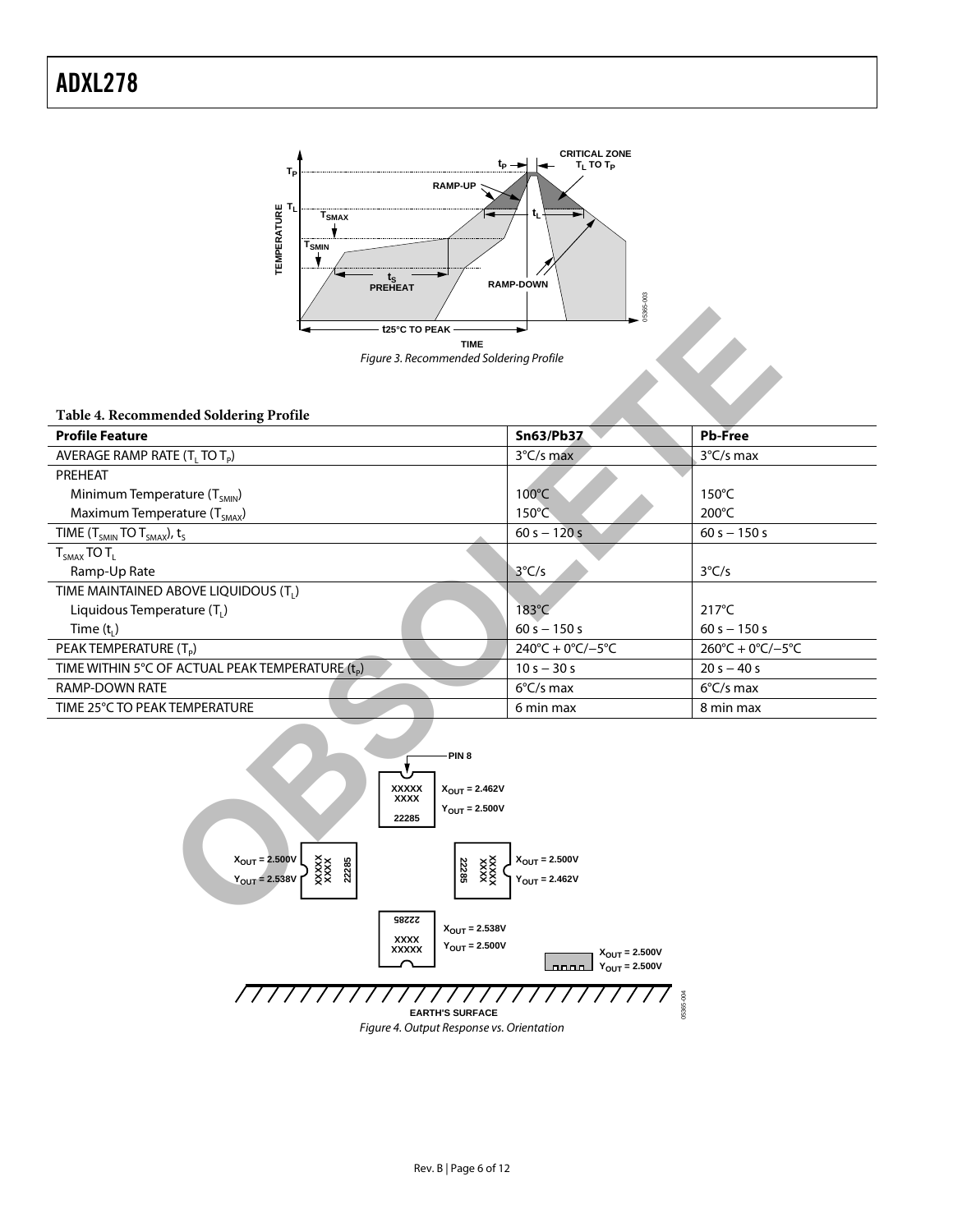### <span id="page-6-0"></span>THEORY OF OPERATION

The ADXL278 provides a fully differential sensor structure and circuit path, resulting in the industry's highest resistance to EMI/RFI effects. This latest generation uses electrical feedback with zero-force feedback for improved accuracy and stability. The sensor resonant frequency is significantly higher than the signal bandwidth set by the on-chip filter, avoiding the signal analysis problems caused by resonant peaks near the signal bandwidth.

[Figure 5](#page-6-1) is a simplified view of one of the differential sensor elements. Each sensor includes several differential capacitor unit cells. Each cell is composed of fixed plates attached to the substrate and movable plates attached to the frame. Displacement of the frame changes the differential capacitance, which is measured by the on-chip circuitry.

Complementary 200 kHz square waves drive the fixed plates. Electrical feedback adjusts the amplitudes of the square waves such that the ac signal on the moving plates is 0. The feedback signal is linearly proportional to the applied acceleration. This unique feedback technique ensures that there is no net electrostatic force applied to the sensor. The differential feedback control signal is also applied to the input of the filter, where it is filtered and converted to a single-ended signal. implified view of one of the differential sensor<br>
is especial differential capacitor<br>
is cell is composed of fixed plates attached<br>
the call movable plates attached to the frame.<br>
of the frame changes the differential capa



<span id="page-6-1"></span>*Figure 5. Simplified View of Sensor Under Acceleration*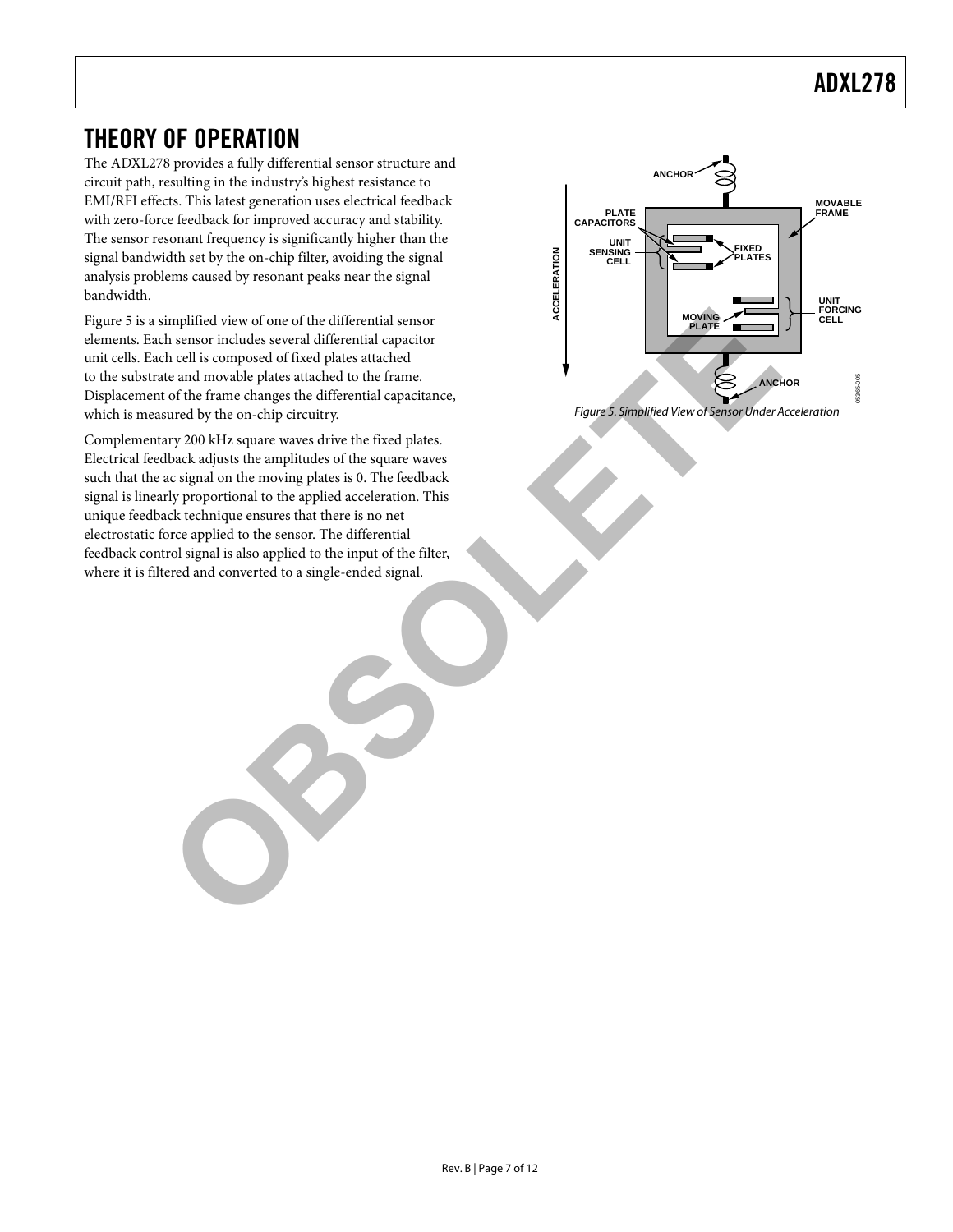### <span id="page-7-1"></span><span id="page-7-0"></span>APPLICATIONS **POWER SUPPLY DECOUPLING**

For most applications, a single 0.1  $\mu$ F capacitor, C<sub>DC</sub>, adequately decouples the accelerometer from noise on the power supply. However, in some cases, particularly where noise is present at the 200 kHz internal clock frequency (or any harmonic thereof), noise on the supply can cause interference on the ADXL278's output. If additional decoupling is needed, a 50  $\Omega$ (or smaller) resistor or ferrite bead cany be inserted in the supply line. Additionally, a larger bulk bypass capacitor (in the 1  $\mu$ F to 4.7  $\mu$ F range) can be added in parallel to C<sub>DC</sub>.

### <span id="page-7-2"></span>**SELF-TEST**

The fixed fingers in the forcing cells are normally kept at the same potential as that of the movable frame. When the self-test digital input is activated, the voltage on the fixed fingers on one side of the moving plate in the forcing cells is changed. This creates an attractive electrostatic force, which causes the frame to move towards those fixed fingers. The entire signal channel is active; therefore, the sensor displacement causes a change in  $V<sub>OUT</sub>$ . The ADXL278's self-test function is a comprehensive method of verifying the operation of the accelerometer.

Because electrostatic force is independent of the polarity of the voltage across capacitor plates, a positive voltage is applied in half of the forcing cells, and its complement in the other half of the forcing cells. Activating self-test causes a step function force to be applied to the sensor, while the capacitive coupling term is canceled. The ADXL278 has improved self-test functionality, including excellent transient response and high speed switching capabilities. Arbitrary force waveforms can be applied to the sensor by modulating the self-test input, such as test signals to measure the system frequency response or even crash signals to verify algorithms within the limits of the self-test swing. To the triangend can can be sense the same in the ways. However, the same in the same in the same in the same in the same in the same in the same in the same in the same in the same in the same in the same of the same in t

The ST pin should never be exposed to voltages greater than  $V<sub>s</sub> + 0.3$  V. If this cannot be guaranteed due to the system design (for instance, if there are multiple supply voltages), then a low  $V_F$  clamping diode between ST and  $V_S$  is recommended.

### <span id="page-7-3"></span>**CLOCK FREQUENCY SUPPLY RESPONSE**

In any clocked system, power supply noise near the clock frequency may have consequences at other frequencies. An internal clock typically controls the sensor excitation and the signal demodulator for micromachined accelerometers.

If the power supply contains high frequency spikes, they may be demodulated and interpreted as an acceleration signal. A signal appears as the difference between the noise frequency and the demodulator frequency. If the power supply spikes are 100 Hz away from the demodulator clock, there is an output term at

100 Hz. If the power supply clock is at exactly the same frequency as the accelerometer clock, the term appears as an offset.

If the difference frequency is outside of the signal bandwidth, the filter attenuates it. However, both the power supply clock and the accelerometer clock may vary with time or temperature, which can cause the interference signal to appear in the output filter bandwidth.

The ADXL278 addresses this issue in two ways. First, the high clock frequency eases the task of choosing a power supply clock frequency such that the difference between it and the accelerometer clock remains well outside of the filter bandwidth. Second, the ADXL278 is the only micromachined accelerometer to have a fully differential signal path, including differential sensors. The differential sensors eliminate most of the power supply noise before it reaches the demodulator. Good high frequency supply bypassing, such as a ceramic capacitor close to the supply pins, also minimizes the amount of interference.

The clock frequency supply response (CFSR) is the ratio of the response at  $V<sub>OUT</sub>$  to the noise on the power supply near the accelerometer clock frequency. A CFSR of 3 means that the signal at  $V_{\text{OUT}}$  is 3× the amplitude of an excitation signal at  $V_{\text{DD}}$ near the accelerometer internal clock frequency. This is analogous to the power supply response, except that the stimulus and the response are at different frequencies. The ADXL278's CFSR is 10× better than a typical single-ended accelerometer system.

### <span id="page-7-4"></span>**SIGNAL DISTORTION**

Signals from crashes and other events may contain high amplitude, high frequency components. These components contain very little useful information and are reduced by the 2-pole Bessel filter at the output of the accelerometer. However, if the signal saturates at any point, the accelerometer output does not look like a filtered version of the acceleration signal.

The signal may saturate anywhere before the filter. For example, if the resonant frequency of the sensor is low, the displacement per unit acceleration is high. The sensor may reach the mechanical limit of travel if the applied acceleration is high enough. This can be remedied by locating the accelerometer where it does not see high values of acceleration and by using a higher resonant frequency sensor, such as the ADXL278.

Also, the electronics may saturate in an overload condition between the sensor output and the filter input. Ensuring that internal circuit nodes operate linearly to at least several times the full-scale acceleration value can minimize electrical saturation. The ADXL278 circuit is linear to approximately 8× full scale.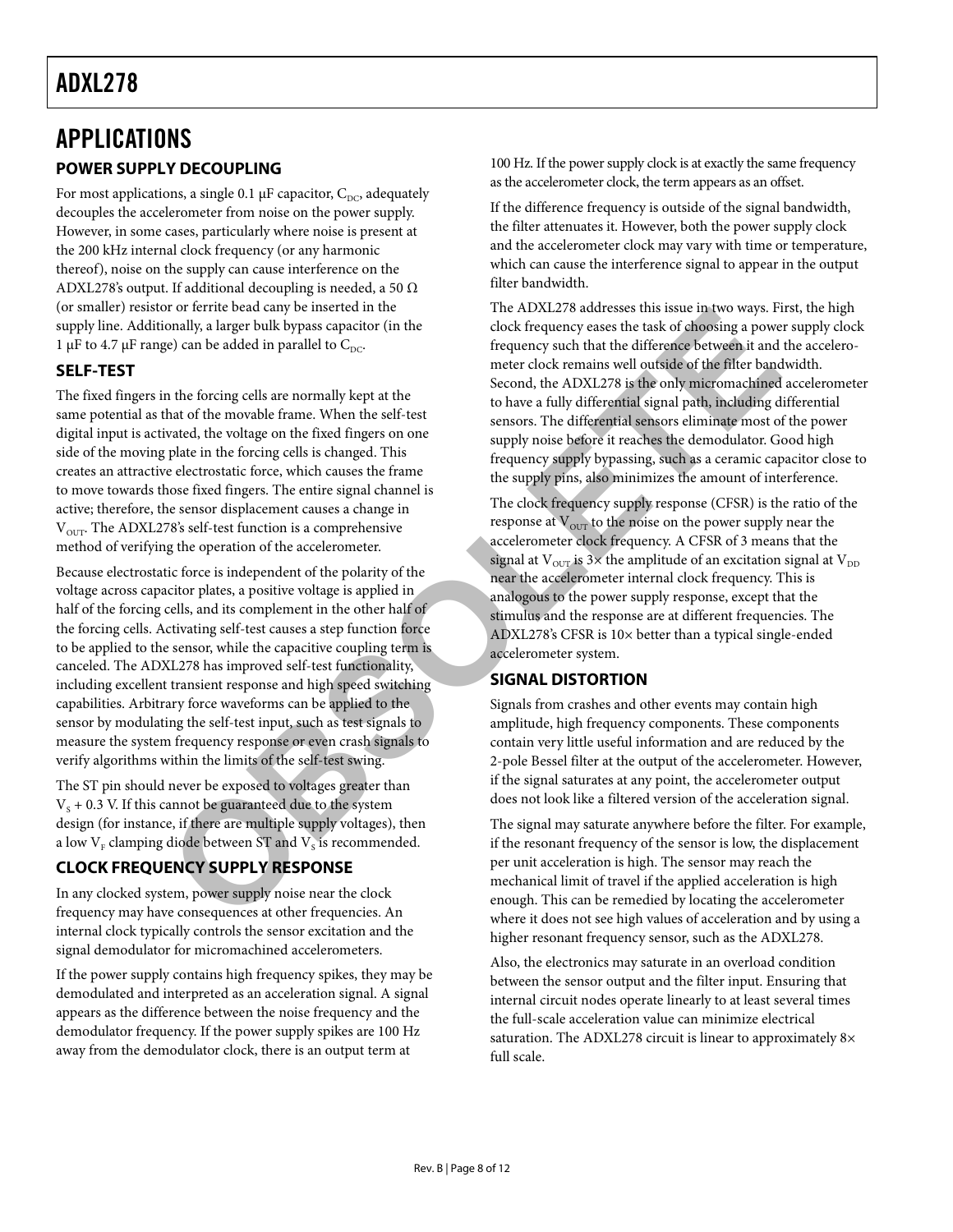### <span id="page-8-0"></span>OUTLINE DIMENSIONS



#### <span id="page-8-1"></span>**ADXL278 ORDERING GUIDE**

| (8 PLCS)<br>5<br>0.008<br><b>TOP VIEW</b><br><b>BOTTOM VIEW</b><br>R 0.008<br>0.006<br>(4 PLCS)<br>0.077<br>0.004<br>$0.019$ SQ<br>0.070<br>0.063<br>04021-2010<br><b>DETAIL A</b><br>(OPTION 2)<br>Figure 6.8-Lead Ceramic Leadless Chip Carrier [LCC]<br>$(E-8-1)$<br>Dimensions shown in inches |              |                        |                  |                                      |                                      |               |  |  |
|----------------------------------------------------------------------------------------------------------------------------------------------------------------------------------------------------------------------------------------------------------------------------------------------------|--------------|------------------------|------------------|--------------------------------------|--------------------------------------|---------------|--|--|
| <b>ADXL278 ORDERING GUIDE</b>                                                                                                                                                                                                                                                                      | <b>Parts</b> | <b>Measurement</b>     | <b>Specified</b> | <b>Temperature</b>                   |                                      | Package       |  |  |
| Model $1, 2, 3$                                                                                                                                                                                                                                                                                    | per Reel     | Range                  | Voltage (V)      | Range                                | <b>Package Description</b>           | <b>Option</b> |  |  |
| AD22284-A-R2                                                                                                                                                                                                                                                                                       | 250          | ±35 g/±35 g            | 5                | $-40^{\circ}$ C to +105 $^{\circ}$ C | 8-Lead Ceramic Leadless Chip Carrier | $E - 8 - 1$   |  |  |
| AD22284-A                                                                                                                                                                                                                                                                                          | 3,000        | $\pm 35 g/\pm 35 g$    | 5                | $-40^{\circ}$ C to $+105^{\circ}$ C  | 8-Lead Ceramic Leadless Chip Carrier | $E-8-1$       |  |  |
| ADW22284ZC                                                                                                                                                                                                                                                                                         | 3,000        | $\pm 35 g/\pm 35 g$    | 5                | $-40^{\circ}$ C to $+105^{\circ}$ C  | 8-Lead Ceramic Leadless Chip Carrier | $E-8-1$       |  |  |
| ADW22284ZC-RL7                                                                                                                                                                                                                                                                                     | 250          | $\pm 35 g/\pm 35 g$    | 5                | $-40^{\circ}$ C to +105 $^{\circ}$ C | 8-Lead Ceramic Leadless Chip Carrier | $E-8-1$       |  |  |
| AD22285-R2                                                                                                                                                                                                                                                                                         | 250          | ±50 g/±50 g            | 5                | $-40^{\circ}$ C to $+105^{\circ}$ C  | 8-Lead Ceramic Leadless Chip Carrier | $E-8-1$       |  |  |
| AD22285                                                                                                                                                                                                                                                                                            | 3,000        | ±50 g/±50 g            | 5                | $-40^{\circ}$ C to $+105^{\circ}$ C  | 8-Lead Ceramic Leadless Chip Carrier | $E-8-1$       |  |  |
| ADW22285ZC                                                                                                                                                                                                                                                                                         | 3,000        | $\pm 50$ g/ $\pm 50$ g | 5                | $-40^{\circ}$ C to +105 $^{\circ}$ C | 8-Lead Ceramic Leadless Chip Carrier | $E-8-1$       |  |  |
| ADW22285ZC-RL7                                                                                                                                                                                                                                                                                     | 250          | ±50 g/±50 g            | $\overline{5}$   | $-40^{\circ}$ C to $+105^{\circ}$ C  | 8-Lead Ceramic Leadless Chip Carrier | $E-8-1$       |  |  |
| AD22286-R2                                                                                                                                                                                                                                                                                         | 250          | ±70 g/±35 g            | 5                | $-40^{\circ}$ C to $+105^{\circ}$ C  | 8-Lead Ceramic Leadless Chip Carrier | $E-8-1$       |  |  |
| AD22286                                                                                                                                                                                                                                                                                            | 3,000        | $±70$ g/ $±35$ g       | 5                | $-40^{\circ}$ C to $+105^{\circ}$ C  | 8-Lead Ceramic Leadless Chip Carrier | $E-8-1$       |  |  |
| ADW22286ZC                                                                                                                                                                                                                                                                                         | 3,000        | ±70 g/±35 g            | 5                | $-40^{\circ}$ C to $+105^{\circ}$ C  | 8-Lead Ceramic Leadless Chip Carrier | $E-8-1$       |  |  |
| ADW22286ZC-RL7                                                                                                                                                                                                                                                                                     | 250          | ±70 g/±35 g            | 5                | $-40^{\circ}$ C to $+105^{\circ}$ C  | 8-Lead Ceramic Leadless Chip Carrier | $E-8-1$       |  |  |
| <sup>1</sup> All models are on tape and reel and are RoHS compliant parts.<br>$2 Z =$ RoHS Compliant Part.<br>$3 W =$ Qualified for Automotive Applications.<br><b>AUTOMOTIVE PRODUCTS</b>                                                                                                         |              |                        |                  |                                      |                                      |               |  |  |
| The ADW22284, ADW22285, and ADW22286 models are available with controlled manufacturing to support the quality and reliability                                                                                                                                                                     |              |                        |                  |                                      |                                      |               |  |  |
| requirements of automotive applications. Note that these automotive models may have specifications that differ from the commercial                                                                                                                                                                 |              |                        |                  |                                      |                                      |               |  |  |
| models; therefore, designers should review the Specifications section of this data sheet carefully. Only the automotive grade products                                                                                                                                                             |              |                        |                  |                                      |                                      |               |  |  |

### <span id="page-8-2"></span>**AUTOMOTIVE PRODUCTS**

The ADW22284, ADW22285, and ADW22286 models are available with controlled manufacturing to support the quality and reliability requirements of automotive applications. Note that these automotive models may have specifications that differ from the commercial models; therefore, designers should review the Specifications section of this data sheet carefully. Only the automotive grade products shown are available for use in automotive applications. Contact your local Analog Devices account representative for specific product ordering information and to obtain the specific Automotive Reliability reports for these models.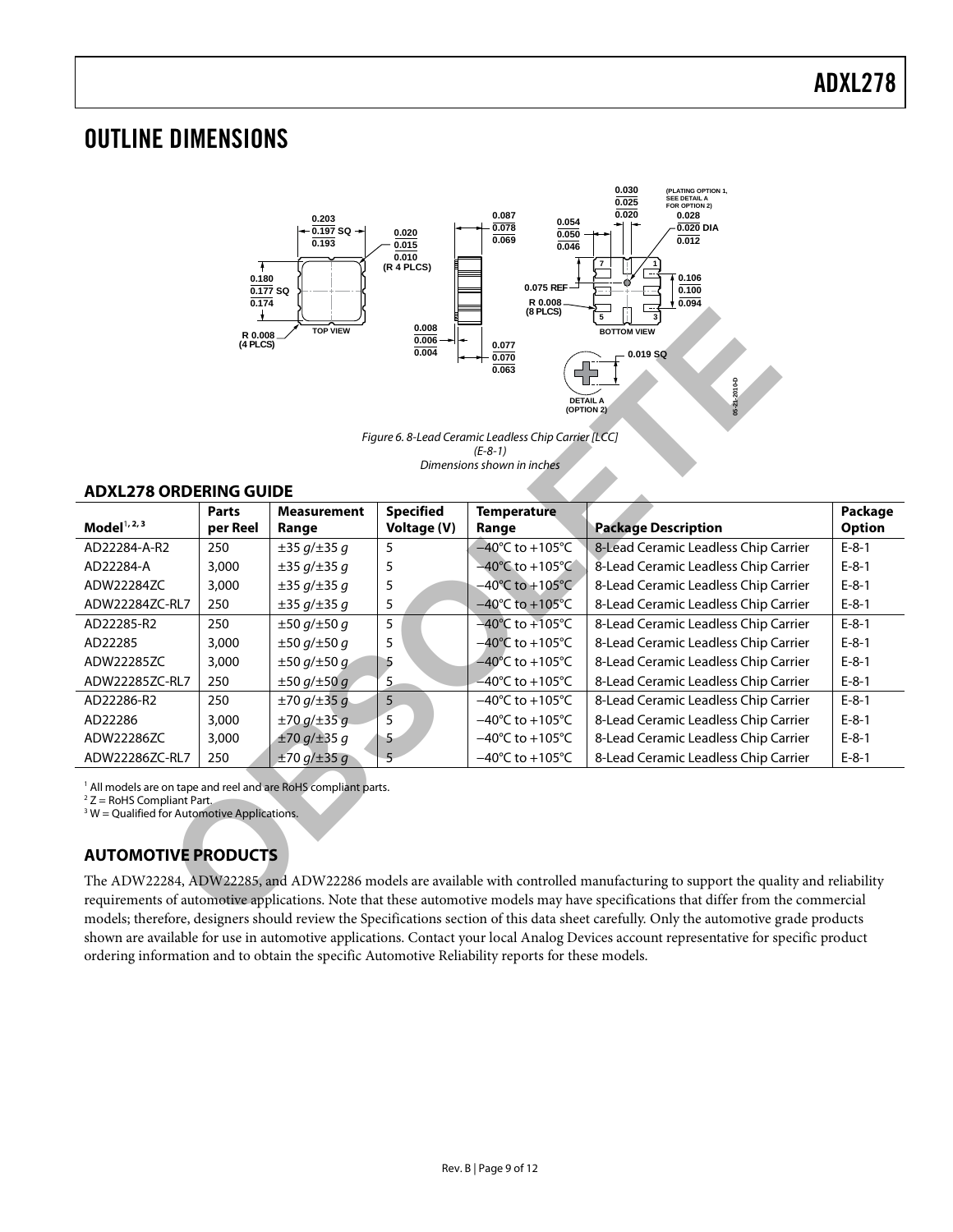# **NOTES**

**OBSOLETE**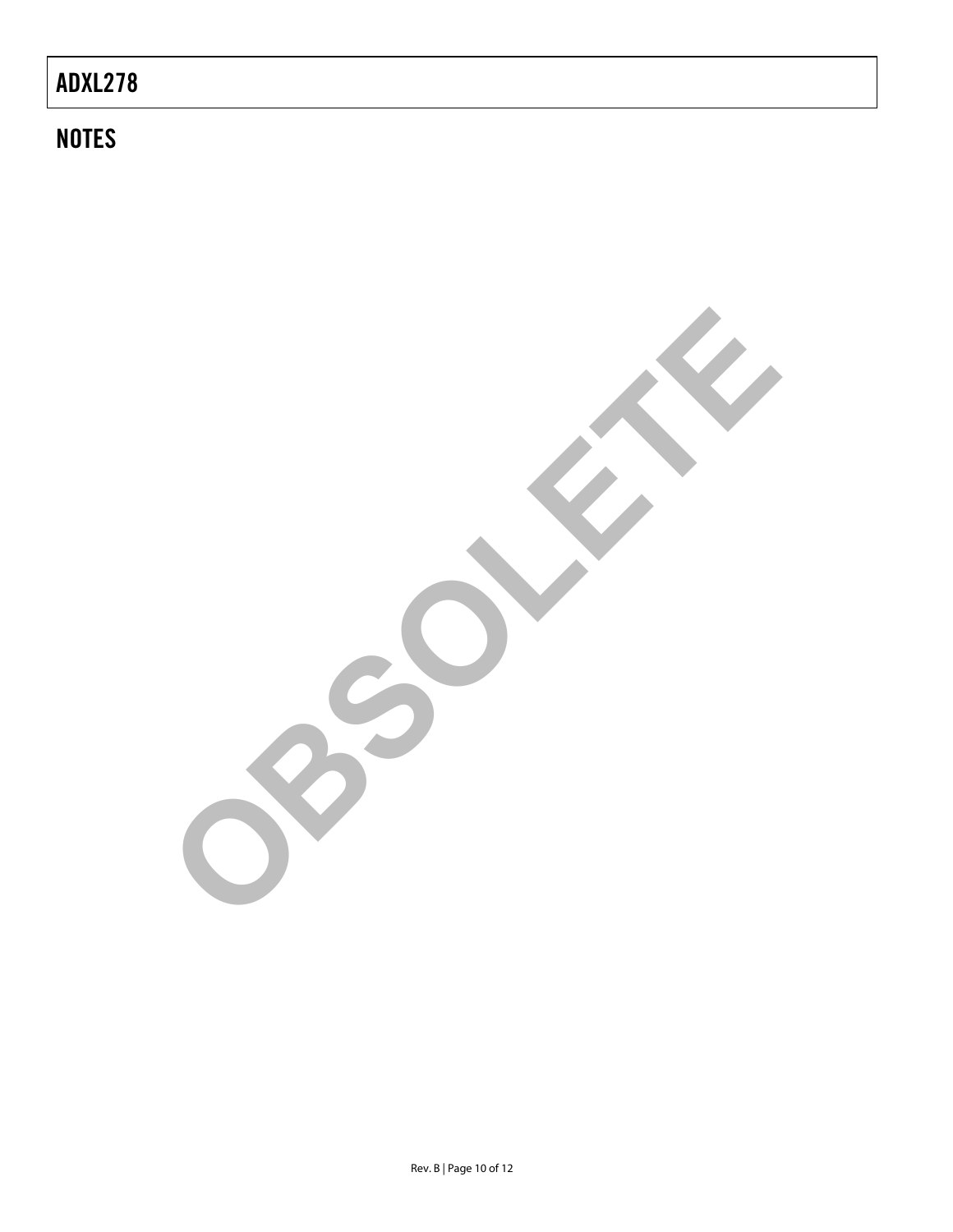# **NOTES**

**OBSOLETE**